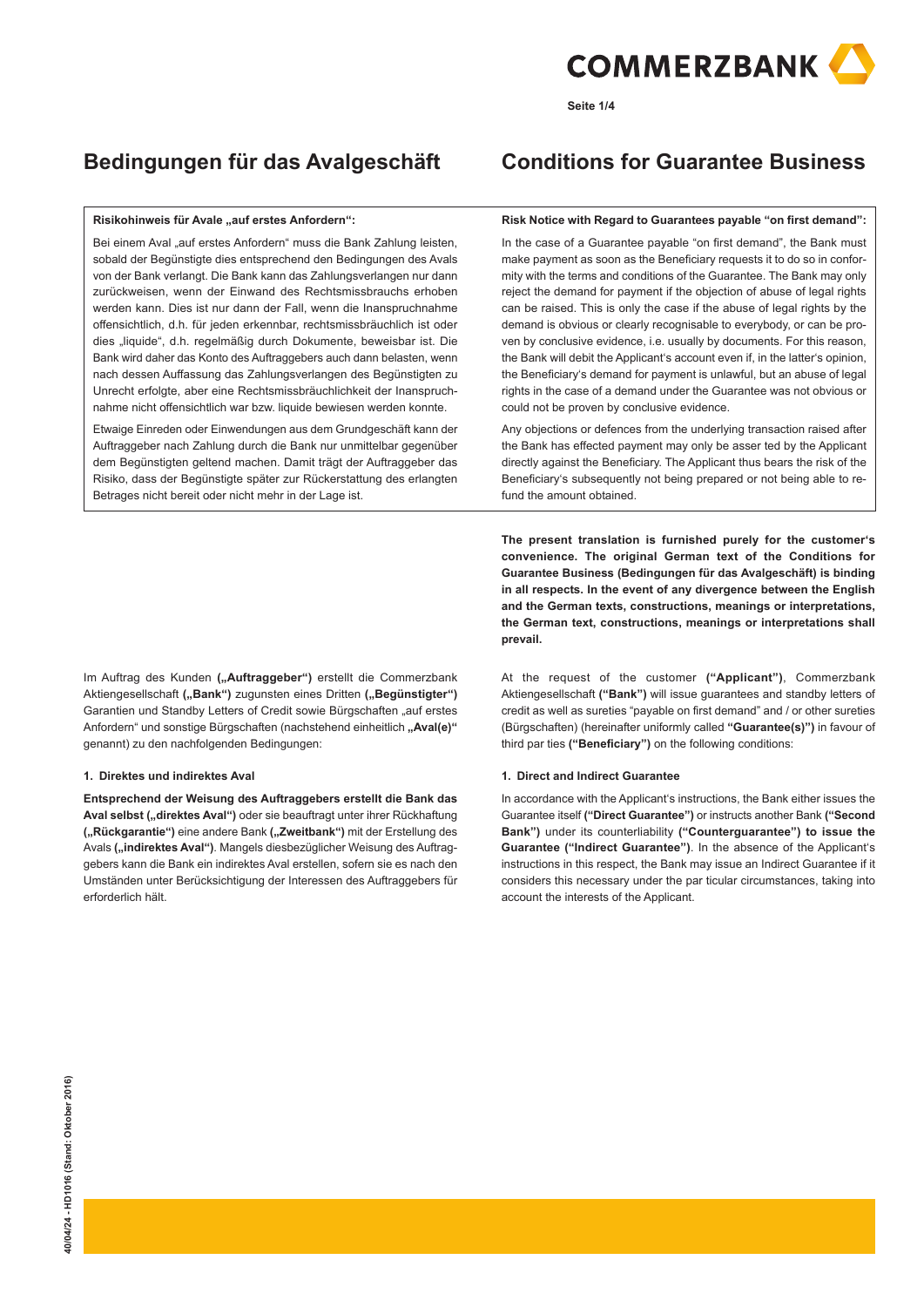

**Seite 2/4**

# **2. Einbuchung, Entgelte und Aufwendungsersatz**

Die Bank wird den Auftraggeber mit dem Avalbetrag auf dem Avalkonto belasten, sobald sie das Aval ausgehändigt bzw. abgesandt oder den Avalauftrag an die Zweitbank er teilt hat. Ab diesem Zeitpunkt berechnet die Bank dem Auftraggeber – neben den Auslagen – periodisch Avalprovision sowie Entgelte für die Ausfer tigung, Änderung oder sonstige Bearbeitung des Avals.

Der Auftraggeber ist verpflichtet, der Bank alle Aufwendungen zu ersetzen, die ihr im Zusammenhang mit der Ausführung seines Avalauftrages einschließlich einer gerichtlichen oder außergerichtlichen Rechtsverfolgung oder –ver teidigung im In- und Ausland entstehen und die sie den Umständen nach für erforderlich halten durfte. Diese Ersatzpflicht umfasst auch Aufwendungen nach Ausbuchung eines Avals, insbesondere soweit eine Zahlungspflicht unter dem Aval noch besteht oder eine im Entscheidungsland vollstreckbare Entscheidung auf Zahlung vorliegt.

#### **3. Dokumentenprüfung**

Die Bank wird Zahlungsanforderungen, Erklärungen und alle Dokumente, die in einem Aval verlangt sind und unter diesem vorgelegt werden, sorgfältig daraufhin prüfen, ob sie ihrer

äußeren Aufmachung nach den Bedingungen des Avals zu entsprechen scheinen und einander nicht widersprechen. Werden Dokumente nicht im Original, sondern per authentisier ter oder geschlüsselter Teletransmission (z. B. SWIFT-Nachricht, geschlüsseltes Fernschreiben) übermittelt, so darf die Bank sie wie Originale behandeln.

#### **4. Benachrichtigung des Auftraggebers**

Die Bank wird den Auftraggeber unverzüglich über den Erhalt einer Zahlungsanforderung benachrichtigen.

#### **5. Zahlung unter dem Aval**

Die Bank ist zur Zahlung verpflichtet, wenn ihr eine Zahlungsanforderung des Begünstigten oder der Zweitbank in Übereinstimmung mit den Bedingungen ihres Avals vor dessen Verfall zugegangen ist.

Bei Avalen, die "auf erstes Anfordern" zahlbar sind, kann die Bank eine Zahlung nur verweigern, wenn der Einwand des Rechtsmissbrauchs erhoben werden kann. Alle sonstigen Einwendungen und Einreden aus dem Grundgeschäft kann der Avalauftraggeber nur im Rückforderungsprozess geltend machen (siehe hierzu auch den obigen **Risikohinweis**  für Avale "auf erstes Anfordern").

Bei Bürgschaften, die nicht "auf erstes Anfordern" zahlbar sind, wird die Bank dagegen alle zulässigen Einreden oder Einwendungen berücksichtigen, die binnen angemessener Frist ihr gegenüber glaubhaft gemacht worden sind.

Die Bank darf auch noch nach Ausbuchung Zahlung auf ein Aval leisten, soweit eine Zahlungspflicht unter dem Aval noch besteht oder eine im Entscheidungsland vollstreckbare Entscheidung auf Zahlung vorliegt.

#### **2. Entries, Fees and Reimbursement for Expenses**

The Bank will debit the Applicant's guarantee account with the Guarantee amount as soon as the Guarantee has been delivered or dispatched, or the instructions for issuance of the Guarantee have been given to the Second Bank. As from this date, the Bank will charge to the Applicant – in addition to any expenses – a periodic guarantee commission as well as a fee for the issuance, the amendment or other processing of the Guarantee.

The Applicant is obliged to reimburse the Bank for any expenses which the Bank may incur in connection with the execution of the Applicant's guarantee request, including expenses in respect of any judicial or extrajudicial proceedings or defence at home or abroad, and which the Bank reasonably considered necessary under the given circumstances. This reimbursement obligation also includes expenses incurred after a Guarantee has been discharged from the guarantee acount, especially if a payment obligation still exists under the Guarantee, or an enforceable judgement for payment exists in the country where it was passed.

## **3. Examination of Documents**

The Bank will carefully examine any demands for payment, declarations and all documents which are called for in a Guarantee and submitted thereunder to determine whether they appear on their face to conform with the terms of the Guarantee and do not conflict with one another. If documents are not submitted in the original, but by means of authenticated or tested telecommunication (e.g. SWIFT message, tested telex), the Bank may treat them as originals.

#### **4. Notification to the Applicant**

Without delay the Bank will inform the Applicant of the receipt of any demand for payment.

# **5. Payment under the Guarantee**

The Bank will be obliged to effect payment if it has received a demand for payment from the Beneficiary or the Second Bank in conformity with the terms of the Guarantee before the expiry of the Guarantee.

In the case of Guarantees payable "on first demand", the Bank may only refuse payment if the objection for abuse of legal rights can be raised. All other defences or objections from the underlying transaction may only be asser ted by the Applicant in restitution proceedings (in this connection please also see the above **Risk Notice with Regard to Guarantees payable "on first demand").**

In the case of Guarantees not "payable on first demand" the Bank will, however, consider all admissible defences or objections in respect of which it has received satisfactory proof within an adequate period of time.

The Bank may make payment for a Guarantee even after the Guarantee has been discharged from the guarantee account, to the extent of which a payment obligation under the Guarantee still exists, or a judgement for payment exists which is enforceable in the country where it was passed.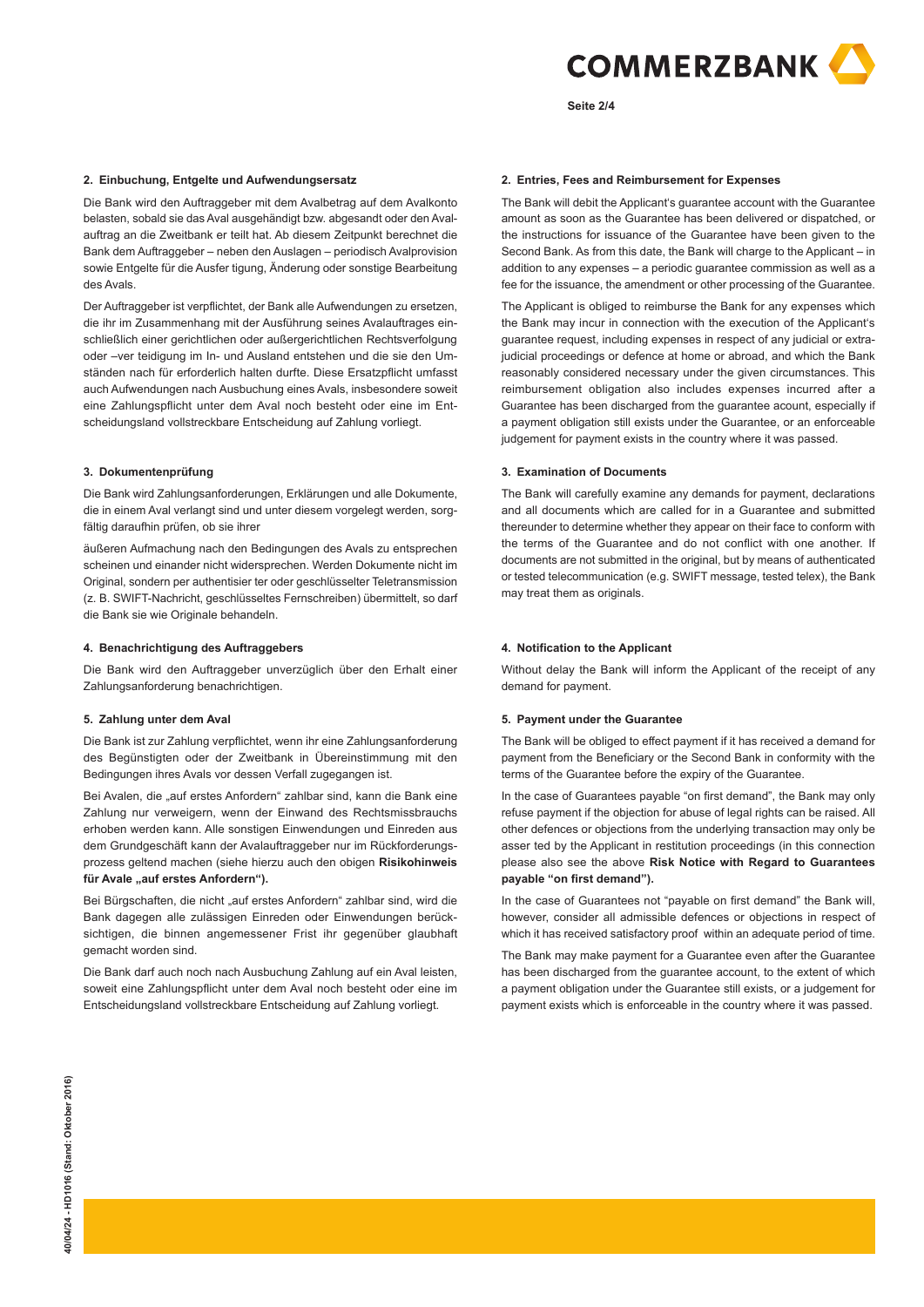

**Seite 3/4**

# **6. Ausbuchung**

Die Bank wird direkte Avale, die nicht ausdrücklich ausländischem Recht unterstellt sind, nach dem Verfall ausbuchen und die Berechnung der Avalprovision einstellen, sofern diese Avale nach ihrem Wortlaut zweifelsfrei an einem bestimmten Kalenderdatum oder durch Vorlage von zur Verfallsbestimmung vorgesehener Dokumente erlöschen, wenn bis zu diesem Zeitpunkt bei der Bank keine Inanspruchnahme eingegangen ist.

Bei allen sonstigen direkten und indirekten Avalen sowie Standby Letters of Credit, die bei einer Zweitbank benutzbar sind oder von ihr bestätigt wurden, wird die Bank erst dann das Aval ausbuchen und die Berechnung der Avalprovision einstellen, wenn ihr die Avalurkunde im Original zur Entlastung zurückgegeben oder sie von dem Begünstigten bzw. der Zweitbank bedingungslos und in Textform (z.B. schriftlich, per Telefax) aus der Haftung entlassen worden ist.

Im Falle einer Prozessbürgschaft muss der Bank, sofern ihr die Urkunde nicht von dem Begünstigten zur Entlastung zurückgegeben wird, dessen Zustimmung zur Haftungsentlassung oder eine rechtskräftige Anordnung nach § 109 Abs. 2 ZPO nachgewiesen werden.

Dem Auftraggeber obliegt es, die Voraussetzungen für die Ausbuchung des Avals herbeizuführen.

#### **7. Reduzierung**

Die Bank wird bei Reduzierungen eines direkten Avals eine entsprechende Teilausbuchung vornehmen und dies bei der Berechnung der Avalprovision berücksichtigen, sofern die Bedingungen der Reduzierungsklausel des Avals zweifelsfrei erfüllt sind oder der Bank eine bedingungslose Teilentlastung in Textform (z.B. schriftlich, per Telefax) erteilt worden ist. Bei indirekten Avalen gilt diese Regelung, wenn der Bank eine solche Teilentlastung seitens der Zweitbank vorliegt. Im Falle einer Teilinanspruchnahme reduziert sich das Aval um den von der Bank gezahlten Betrag.

#### **8. Beendigung des Avalauftragsverhältnisses**

Endet das dem Avalauftrag mit der Bank zugrunde liegende Kredit- bzw. Geschäftsbesorgungsverhältnis, ist der Auftraggeber verpflichtet, die Bank von bestehenden Avalrisiken zu entlasten. Kommt der Auftraggeber seiner Verpflichtung zur Entlastung der Bank nicht innerhalb einer ihm von der Bank gesetzten angemessenen Frist nach, ist er verpflichtet, an die Bank einen Geldbetrag in der Höhe dieser Avalrisiken zur Sicherstellung des Aufwendungsersatzanspruches der Bank zu zahlen.

#### **9. Einheitliche Richtlinien für auf Anfordern zahlbare Garantien**

Wenn ein Aval weisungsgemäß den "Einheitlichen Richtlinien für auf Anfordern zahlbare Garantien" der Internationalen Handelskammer Paris unterliegt, gelten diese ergänzend, soweit sie nicht diesen Bedingungen für das Avalgeschäft widersprechen.

#### **6. Discharge from Guarantee Account**

Upon expiry the Bank will discharge such Direct Guarantees from the guarantee account and stop charging the guarantee commission, which are not expressly made subject to foreign law, provided that pursuant to their wording these Guarantees expire beyond doubt on a specific calendar date, or upon submission of documents intended to determine the expiry thereof, if no demand for payment has been received by the Bank until their expiry.

In the case of all other Direct or Indirect Guarantees as well as standby letters of credit which are available with a Second Bank or were confirmed by the same, the Bank will not discharge theGuarantee from the guarantee account and stop charging the guarantee commission until the original Guarantee document has been returned to it for cancellation, or it has been unconditionally released from its liability in text form (e.g. in written form, by telefax) by the Beneficiary or the Second Bank, as the case may be.

If, in the case of a Guarantee as security in legal proceedings, the Bank has not received the Guarantee document from the Beneficiary by way of discharge, evidence of the Beneficiary's agreement to the Bank's discharge from liability or of a final order pursuant to § 109 para. 2 of the German Code of Civil Procedure (ZPO) is to be submitted to the Bank.

It is incumbent on the Applicant to bring about the conditions for discharge of the Guarantee from the guarantee account.

#### **7. Reduction**

When the amount of a Direct Guarantee is reduced, the Bank will discharge the corresponding partial amount from the guarantee account and take this into consideration when calculating guarantee commission, provided the terms of the reduction clause in the Guarantee have been satisfied beyond doubt, or the Bank has been granted unconditional partial release by the Beneficiary in text form (e.g. in written form, by telefax). In the case of Indirect Guarantees, this rule applies if the Bank has been granted partial release by the Second Bank. In the event of a partial demand for payment, the Guarantee will be reduced by the amount paid by the Bank.

#### **8. Termination of the Guarantee Relationship**

If the loan or agency agreement with the Bank is terminated underlying the guarantee request, the Applicant is obliged to discharge the Bank from existing guarantee risks. If the Applicant fails to meet its obligation to discharge the Bank within an appropriate period of time set by the Bank, the Applicant will be obliged to pay to the Bank a sum of money equivalent to the amount of such guarantee risks to secure the Bank's claim for reimbursement.

# **9. Uniform Rules for Demand Guarantees**

If a Guarantee is subject to the "Uniform Rules for Demand Guarantees" of the International Chamber of Commerce, Paris, as instructed, such Rules shall apply additionally, as far as they are not in conflict with these Conditions for Guarantee Business.